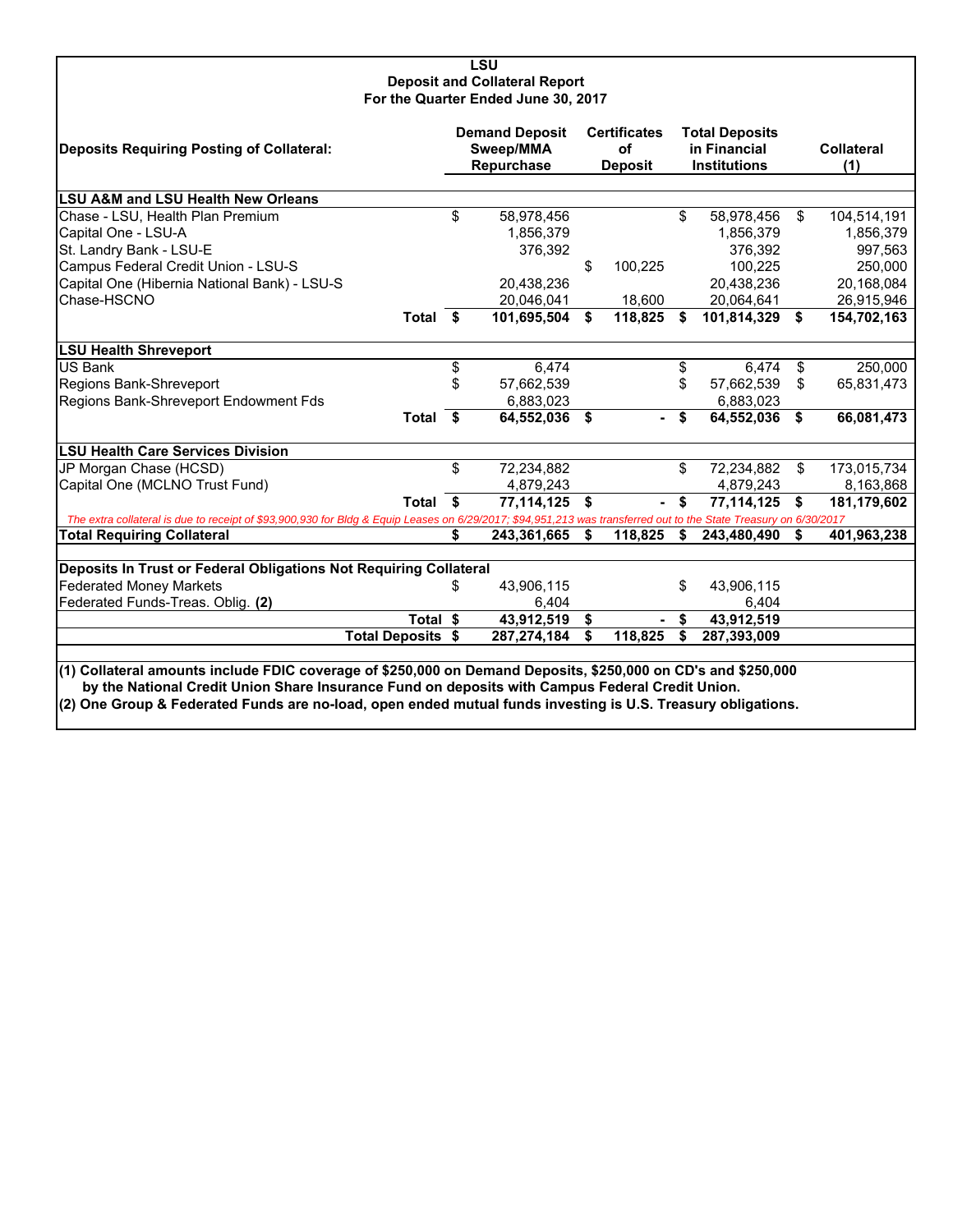#### **LSU Investment Summary For the Quarter Ended June 30, 2017**

|                                                      | As of 7/1/2016                | As of 9/30/2016               |                               | As of 12/31/2016              |                               |                               | As of 3/31/2017               | As of 06/30/2017              |                               |  |
|------------------------------------------------------|-------------------------------|-------------------------------|-------------------------------|-------------------------------|-------------------------------|-------------------------------|-------------------------------|-------------------------------|-------------------------------|--|
| <b>Fund Description</b>                              | Value                         | Cost                          | <b>Market Value</b>           | Cost                          | <b>Market Value</b>           | Cost                          | <b>Market Value</b>           | Cost                          | <b>Market Value</b>           |  |
| Current Funds                                        |                               |                               |                               |                               |                               |                               |                               |                               |                               |  |
| Cash/Sweeps                                          | \$220,965,188                 | \$298,452,168                 | \$298,452,168                 | \$229,016,147                 | \$229,016,147                 | \$230,465,341                 | \$230,465,341                 | \$231.313.374                 | \$231.313.374                 |  |
| Money Market Accounts/Repos (A)                      | \$2,007,708                   | \$7,137,665                   | \$7,137,665                   | \$7,094,845                   | \$7,094,845                   | \$13,690,567                  | \$13,690,567                  | \$142                         | \$142                         |  |
| Certificates of Deposit                              | \$100,213                     | \$100,213                     | \$100,213                     | \$0                           | \$0                           | \$100,214                     | \$100,214                     | \$100,225                     | \$100,225                     |  |
| <b>Treasury Notes</b>                                | \$12,142,653                  | \$11,546,211                  | \$12,038,838                  | \$13,549,106                  | \$13,531,043                  | \$14,313,414                  | \$14,358,659                  | \$12,516,556                  | \$12,613,599                  |  |
| CMO's                                                | \$614,148                     | \$444,892                     | \$447,846                     | \$295,967                     | \$297,432                     | \$231,410                     | \$229,997                     | \$171,206                     | \$169,881                     |  |
| Agency Securities (B)                                | \$91,221,542                  | \$104,166,209                 | \$106,777,636                 | \$129,520,232                 | \$127,520,554                 | \$128,562,240                 | \$125,769,478                 | \$132,354,378                 | \$129,722,977                 |  |
| Mortgaged Backed Securities                          | \$37,344,568                  | \$35,034,733                  | \$35,800,847                  | \$33,785,445                  | \$34,007,628                  | \$33,070,084                  | \$32,699,084                  | \$29,629,504                  | \$29,240,979                  |  |
| Equity Securities (C)                                | \$61,043                      | \$0                           | \$68,148                      | \$0                           | \$82,632                      | \$0                           | \$80,993                      | \$0                           | \$84,239                      |  |
| <b>Bond Mutual Funds</b>                             | \$45,093,538                  | \$46,697,531                  | \$45,023,968                  | \$46,697,531                  | \$43,740,771                  | \$46,697,531                  | \$44,312,799                  | \$46,697,531                  | \$43,841,262                  |  |
| Municipal Bonds (E)                                  | \$60,025,003                  | \$61,402,164                  | \$62,817,171                  | \$86,580,039                  | \$85,214,042                  | \$90,261,772                  | \$87,412,596                  | \$92,464,531                  | \$89,828,023                  |  |
| Corporate Bonds (D)                                  | \$181,950,335                 | \$178,919,146                 | \$183,946,167                 | \$180,149,776                 | \$180,877,487                 | \$182,388,441                 | \$181,161,071                 | \$141,177,175                 | \$141,247,762                 |  |
| Total                                                | \$651,525,939                 | \$743,900,932                 | \$752,610,667                 | \$726,689,088                 | \$721,382,581                 | \$739,781,014                 | \$730,280,799                 | \$686,424,622                 | \$678,162,463                 |  |
| <b>Endowment Funds</b>                               |                               |                               |                               |                               |                               |                               |                               |                               |                               |  |
| Cash/Sweeps                                          | \$6,930,453                   | \$6,931,481                   | \$6,931,481                   | \$6,932,764                   | \$6,932,764                   | \$6,931,649                   | \$6,931,649                   | \$6,883,023                   | \$6,883,023                   |  |
| Money Market Accounts/Repos (A)                      | \$0                           | \$1,440,718                   | \$1,440,718                   | \$603,750                     | \$603,750                     | \$1,027,257                   | \$1,027,257                   | \$175                         | \$175                         |  |
| Certificates of Deposit                              | \$18,600                      | \$18,600                      | \$18,600                      | \$18,600                      | \$18,600                      | \$18,600                      | \$18,600                      | \$18,600                      | \$18,600                      |  |
| Agency Securities (B)                                | \$5,602,078                   | \$4,978,944                   | \$5,068,759                   | \$5,969,659                   | \$5,969,885                   | \$6,142,285                   | \$5,947,958                   | \$6,142,285                   | \$5,930,359                   |  |
| Mortgaged Backed Securities                          | \$1,319,316                   | \$1,133,095                   | \$1,149,500                   | \$1,131,649                   | \$1,133,459                   | \$1,003,842                   | \$995,743                     | \$1,003,842                   | \$998,929                     |  |
| Equity Securities (C)                                | \$9,730,180                   | \$6,171,551                   | \$10,054,907                  | \$6,171,551                   | \$10,305,270                  | \$5,529,539                   | \$9,467,424                   | \$5,666,168                   | \$9,769,145                   |  |
| Mutual Funds                                         | \$49,429,471                  | \$49,873,028                  | \$53,508,849                  | \$50,616,414                  | \$53,065,832                  | \$49,031,286                  | \$52,792,444                  | \$50,036,721                  | \$53,956,268                  |  |
| Municipal Bonds (E)                                  | \$1,256,822                   | \$1,153,189                   | \$1,176,339                   | \$1,137,890                   | \$1,125,955                   | \$2,329,895                   | \$2,314,737                   | \$2,289,573                   | \$2,287,741                   |  |
| Corporate Bonds (D)                                  | \$7,404,973                   | \$6,547,513                   | \$6,920,005                   | \$6,545,198                   | \$6,710,008                   | \$6,573,615                   | \$6,719,905                   | \$6,573,615                   | \$6,736,080                   |  |
| Total                                                | \$81,691,893                  | \$78,248,119                  | \$86,269,158                  | \$79,127,475                  | \$85,865,523                  | \$78,587,968                  | \$86,215,717                  | \$78,614,002                  | \$86,580,320                  |  |
| <b>Other Funds</b>                                   |                               |                               |                               |                               |                               |                               |                               |                               |                               |  |
| Cash/Sweeps                                          | \$4,228,577                   | \$4,369,228                   | \$4,369,228                   | \$4,592,416                   | \$4,592,416                   | \$5,006.335                   | \$5,006,335                   | \$5,165,268                   | \$5,165,268                   |  |
| Money Market Accounts/Repos (A)                      | \$102,033,060                 | \$72,206,517                  | \$72,206,517                  | \$32,427,460                  | \$32,427,460                  | \$22,166,611                  | \$22,166,611                  | \$43,905,798                  | \$43.905.798                  |  |
| Agency Securities (B)                                | \$7,876,330                   | \$7,215,695                   | \$7,809,736                   | \$946,267                     | \$974,065                     | \$946,267                     | \$973,594                     | \$839,273                     | \$866,895                     |  |
| Equity Securities (C)                                | \$464,950                     | \$0                           | \$432,909                     | \$0                           | \$447,690                     | \$0                           | \$406,770                     | \$0                           | \$400,421                     |  |
| Total                                                | \$114,619,212                 | \$83,805,252                  | \$84,832,202                  | \$37,977,598                  | \$38,453,086                  | \$28,127,032                  | \$28,561,129                  | \$49,916,743                  | \$50,344,786                  |  |
| <b>Grand Total</b>                                   | \$847,837,044                 | \$905,954,303                 | \$923,712,027                 | \$843,794,161                 | \$845,701,190                 | \$846,496,014                 | \$845,057,645                 | \$814,955,367                 | \$815,087,569                 |  |
| <b>Deposits in Financial Institutions</b>            |                               |                               |                               |                               |                               |                               |                               |                               |                               |  |
| <b>Total Cash/Sweeps/MMA/Repos</b>                   | \$336,164,986                 | \$390,537,777                 | \$390.537.777                 | \$280.667.382                 | \$280,667,382                 | \$279,287,760                 | \$279.287.760                 | \$287,267,780                 | \$287,267,780                 |  |
| <b>Total Certificates of Deposit</b>                 | \$118,813                     | \$118,813                     | \$118,813                     | \$18,600                      | \$18,600                      | \$118,814                     | \$118,814                     | \$118,825                     | \$118,825                     |  |
| <b>US Gov Related Securities</b>                     | \$16,295                      | \$13,812                      | \$13,812                      | \$11,455                      | \$11,455                      | \$7,819                       | \$7,819                       | \$6,404                       | \$6,404                       |  |
| <b>Total Deposits</b>                                | \$336,300,094                 | \$390,670,402                 | \$390,670,402                 | \$280,697,437                 | \$280,697,437                 | $\overline{$279,414,393}$     | \$279,414,393                 | \$287,393,009                 | \$287,393,009                 |  |
| Other Investments                                    |                               |                               |                               |                               |                               |                               |                               |                               |                               |  |
| <b>Treasury Notes</b>                                | \$12,142,653                  | \$11,546,211                  | \$12,038,838                  | \$13,549,106                  | \$13,531,043                  | \$14,313,414                  | \$14,358,659                  | \$12,516,556                  | \$12,613,599                  |  |
| CMO's                                                | \$614,148                     | \$444,892                     | \$447,846                     | \$295,967                     | \$297,432                     | \$231,410                     | \$229,997                     | \$171,206                     | \$169,881                     |  |
| Agency Securities (B)                                | \$104,699,950                 | \$116,360,848                 | \$119,656,131                 | \$136,436,158                 | \$134,464,504                 | \$135,650,792                 | \$132,691,030                 | \$139,335,936                 | \$136,520,231                 |  |
| Mortgaged Backed Securities                          | \$38,663,884                  | \$36,167,828                  | \$36,950,347                  | \$34,917,094                  | \$35,141,087                  | \$34,073,926                  | \$33,694,827                  | \$30,633,346                  | \$30,239,908                  |  |
| Equity Securities (C)                                | \$10,256,173                  | \$6,171,551                   | \$10,555,964                  | \$6,171,551                   | \$10,835,592                  | \$5,529,539                   | \$9,955,187                   | \$5,666,168                   | \$10,253,805                  |  |
| <b>Bond Mutual Funds</b>                             | \$45,093,538                  | \$46,697,531                  | \$45,023,968                  | \$46,697,531                  | \$43,740,771                  | \$46,697,531                  | \$44,312,799                  | \$46,697,531                  | \$43,841,262                  |  |
| Mutual Funds                                         | \$49,429,471                  | \$49,873,028                  | \$53,508,849                  | \$50,616,414                  | \$53,065,832                  | \$49,031,286                  | \$52,792,444                  | \$50,036,721                  | \$53,956,268                  |  |
| Municipal Bonds (E)<br>Corporate Bonds (D)           | \$61,281,825<br>\$189,355,308 | \$62,555,353<br>\$185,466,659 | \$63,993,510<br>\$190,866,172 | \$87,717,929<br>\$186,694,974 | \$86,339,997<br>\$187,587,495 | \$92,591,667<br>\$188,962,056 | \$89,727,333<br>\$187,880,976 | \$94,754,104<br>\$147,750,790 | \$92,115,764<br>\$147,983,842 |  |
| <b>Total Other</b>                                   | \$511,536,950                 | \$515,283,901                 | \$533,041,625                 | \$563,096,724                 | \$565,003,753                 | \$567,081,621                 | \$565,643,252                 | \$527,562,358                 | \$527,694,560                 |  |
| Grand Total                                          | \$847,837,044                 | \$905,954,303                 | \$923,712,027                 | \$843,794,161                 | \$845,701,190                 | \$846,496,014                 | \$845,057,645                 | \$814,955,367                 | \$815,087,569                 |  |
| <b>LSU Paid Campuses</b>                             |                               |                               |                               |                               |                               |                               |                               |                               |                               |  |
| <b>Current Funds</b>                                 |                               |                               |                               |                               |                               |                               |                               |                               |                               |  |
| Cash/Sweeps                                          | \$122,925,583                 | \$186,325,891                 | \$186.325.891                 | \$95,065,502                  | \$95,065,502                  | \$96,350,505                  | \$96,350,505                  | \$101.409.479                 | \$101,409,479                 |  |
| Money Market Accounts/Repos (A)                      |                               | \$7,137,638                   | \$7,137,638                   | \$6,994,628                   | \$6,994,628                   | \$13,690,562                  | \$13,690,562                  | \$24                          | \$24                          |  |
| Certificates of Deposit                              |                               |                               |                               |                               |                               | \$100,214                     | \$100,214                     | \$100,225                     | \$100,225                     |  |
| <b>Treasury Notes</b>                                | \$12,142,653                  | \$11,546,211                  | \$12,038,838                  | \$11,550,399                  | \$11,531,312                  | \$11,516,556                  | \$11,562,405                  | \$11,516,556                  | \$11,614,639                  |  |
| CMO's                                                | \$614,148                     | \$444,892                     | \$447,846                     | \$295,967                     | \$297,432                     | \$231,410                     | \$229,997                     | \$171,206                     | \$169,881                     |  |
| Agency Securities (B)                                | \$85,959,811                  | \$98,908,406                  | \$101,524,214                 | \$124,764,524                 | \$122,807,297                 | \$123,804,915                 | \$121,052,389                 | \$126,247,602                 | \$123,649,583                 |  |
| Mortgaged Backed Securities                          | \$34,548,252                  | \$32,306,981                  | \$33,123,858                  | \$31,948,338                  | \$32,219,678                  | \$31,243,441                  | \$30,925,743                  | \$29,178,985                  | \$28,799,935                  |  |
| Equity Securities (C)                                | \$61,043                      |                               | \$68,148                      |                               | \$82,632                      |                               | \$80,993                      |                               | \$84,239                      |  |
| <b>Bond Mutual Funds</b>                             | \$45,093,538                  | \$46,697,531                  | \$45,023,968                  | \$46,697,531                  | \$43,740,771                  | \$46,697,531                  | \$44,312,799                  | \$46,697,531                  | \$43,841,262                  |  |
| Municipal Bonds (E)                                  | \$57,320,194                  | \$57,761,854                  | \$59,166,554                  | \$72,424,273                  | \$71,158,869                  | \$74,040,562                  | \$71,288,221                  | \$76,393,825                  | \$73,883,074                  |  |
| Corporate Bonds (D)                                  | \$179,633,824                 | \$176,622,208                 | \$181,649,287                 | \$174,345,013                 | \$175,082,042                 | \$176,619,152                 | \$175,397,498                 | \$139,912,789                 | \$139,989,782                 |  |
| Total                                                | \$538,299,046                 | \$617,751,612                 | \$626,506,242                 | \$564,086,175                 | \$558,980,163                 | \$574,294,848                 | \$564,991,326                 | \$531,628,222                 | \$523,542,123                 |  |
|                                                      |                               |                               |                               |                               |                               |                               |                               |                               |                               |  |
| <b>Endowment Funds</b>                               |                               |                               |                               |                               |                               |                               |                               |                               |                               |  |
| Money Market Accounts/Repos (A)                      |                               | \$1,440,718                   | \$1,440,718                   | \$603,750                     | \$603,750                     | \$1,027,257                   | \$1,027,257                   | \$175                         | \$175                         |  |
| <b>Certificates of Deposit</b>                       | \$18,600                      | \$18,600<br>\$4,978,944       | \$18,600                      | \$18,600                      | \$18,600                      | \$18,600                      | \$18,600                      | \$18,600                      | \$18,600                      |  |
| Agency Securities (B)                                | \$5,602,078<br>\$1,319,316    |                               | \$5,068,759                   | \$5,969,659                   | \$5,969,885                   | \$6,142,285                   | \$5,947,958                   | \$6,142,285<br>\$1,003,842    | \$5,930,359<br>\$998,929      |  |
| Mortgaged Backed Securities<br>Equity Securities (C) | \$9,722,530                   | \$1,133,095<br>\$6,163,901    | \$1,149,500<br>\$10,041,038   | \$1,131,649<br>\$6,163,901    | \$1,133,459<br>\$10,291,671   | \$1,003,842<br>\$5,521,889    | \$995,743<br>\$9,452,924      | \$5,658,518                   | \$9,754,139                   |  |
| <b>Municipal Bonds</b>                               | \$1,256,822                   | \$1,153,189                   | \$1,176,339                   | \$1,137,890                   | \$1,125,955                   | \$2,329,895                   | \$2,314,737                   | \$2,289,573                   | \$2,287,741                   |  |
| Corporate Bonds (D)                                  | \$7,404,973                   | \$6,547,513                   | \$6,920,005                   | \$6,545,198                   | \$6,710,008                   | \$6,573,615                   | \$6,719,905                   | \$6,573,615                   | \$6,736,080                   |  |
| Total                                                | \$25,324,319                  | \$21,435,960                  | \$25,814,959                  | \$21,570,647                  | \$25,853,328                  | \$22,617,383                  | \$26,477,124                  | \$21,686,608                  | \$25,726,023                  |  |
|                                                      |                               |                               |                               |                               |                               |                               |                               |                               |                               |  |
| Other Funds                                          |                               |                               |                               |                               |                               | \$285,231                     |                               |                               |                               |  |
| Cash/Sweeps<br>Money Market Accounts/Repos (A)       | \$64,520,398                  | \$32,135,509                  | \$32,135,509                  | \$23,948,813                  | \$23,948,813                  |                               | \$285,231<br>\$13,676,423     | \$286,025<br>\$35,401,325     | \$286,025<br>\$35,401,325     |  |
| Agency Securities (B)                                | \$7,876,330                   | \$7,215,695                   | \$7,809,736                   | \$946,267                     | \$974,065                     | \$13,676,423<br>\$946,267     | \$973,594                     | \$839,273                     | \$866,895                     |  |
| Total                                                | \$72,396,728                  | \$39,351,204                  | \$39,945,245                  | \$24,895,080                  | \$24,922,878                  | \$14,907,921                  | \$14,935,248                  | \$36,526,623                  | \$36,554,245                  |  |
| <b>Grand Total</b>                                   | \$636,020,093                 | \$678,538,776                 | \$692,266,446                 | \$610,551,902                 | \$609,756,369                 | \$611,820,152                 | \$606,403,698                 | \$589,841,453                 | \$585,822,391                 |  |
|                                                      |                               |                               |                               |                               |                               |                               |                               |                               |                               |  |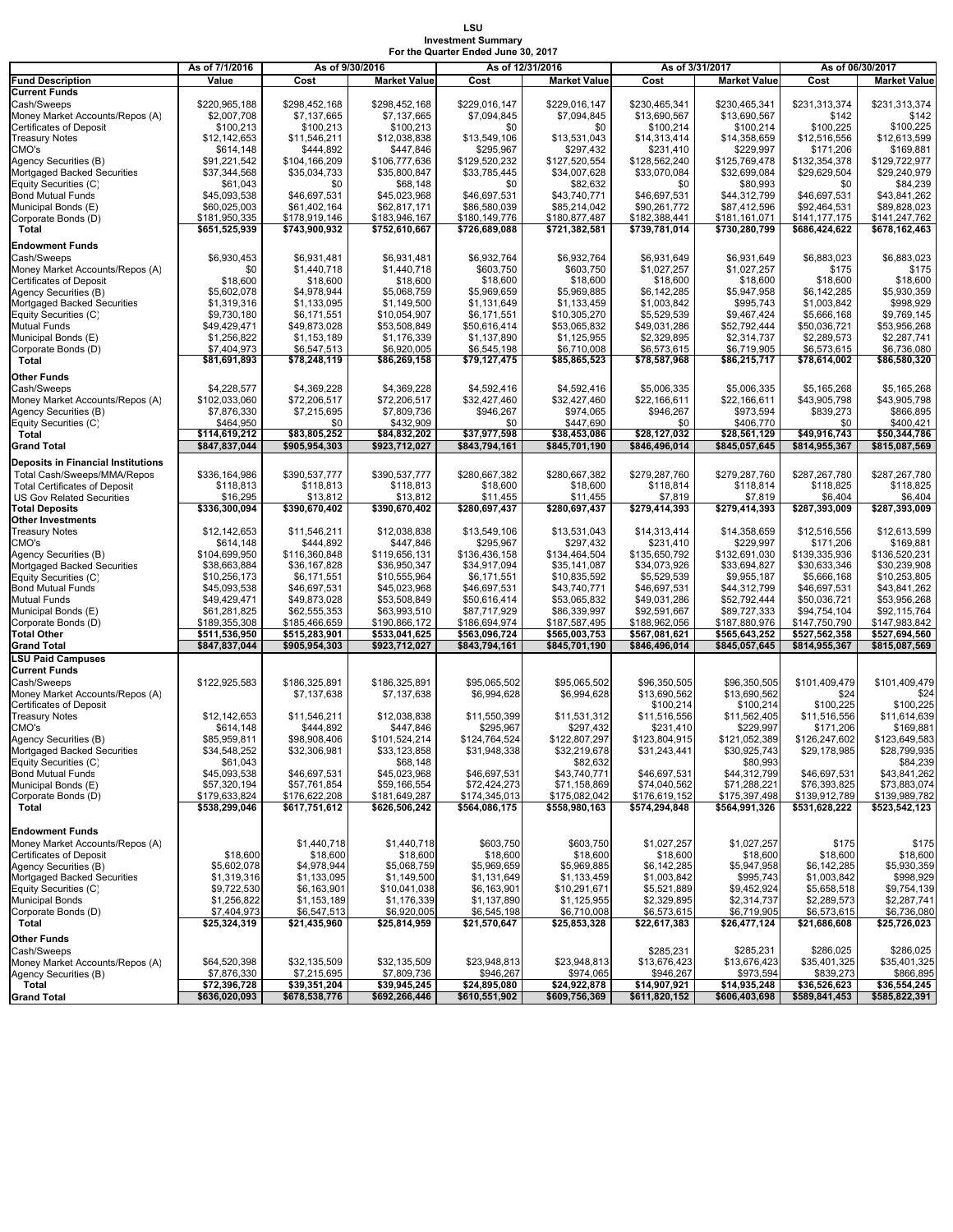#### **LSU Investment Summary For the Quarter Ended June 30, 2017**

|                                 | As of 7/1/2016 | As of 9/30/2016 |                     | As of 12/31/2016             |                              | As of 3/31/2017 |                     | As of 06/30/2017 |                     |  |
|---------------------------------|----------------|-----------------|---------------------|------------------------------|------------------------------|-----------------|---------------------|------------------|---------------------|--|
| <b>Fund Description</b>         | Value          | Cost            | <b>Market Value</b> | Cost                         | <b>Market Value</b>          | Cost            | <b>Market Value</b> | Cost             | <b>Market Value</b> |  |
| <b>LSU Health Shreveport</b>    |                |                 |                     |                              |                              |                 |                     |                  |                     |  |
| <b>Current Funds</b>            |                |                 |                     |                              |                              |                 |                     |                  |                     |  |
| Cash/Sweeps S.                  | \$52,626,700   | \$59,745,276    | \$59,745,276        | \$51,644,845                 | \$51,644,845                 | \$60,966,063    | \$60,966,063        | \$57,669,013     | \$57,669,013        |  |
| Cash/Sweeps C.                  | \$1,290,500    | \$1,417,307     | \$1,417,307         | \$542,995                    | \$542,995                    | \$569.271       | \$569,271           |                  |                     |  |
| Cash/Sweeps H.                  | \$499,056      | \$460,977       | \$460,977           | \$377,510                    | \$377,510                    | \$341,643       | \$341,643           |                  |                     |  |
| Cash/Sweeps                     | \$54,416,256   | \$61,623,560    | \$61,623,560        | \$52,565,350                 | \$52,565,350                 | \$61,876,977    | \$61,876,977        | \$57,669,013     | \$57,669,013        |  |
| Money Market Accounts/Repos (A) | \$1,506,001    | \$3             | \$3                 | \$4                          | \$4                          | \$5             | \$5                 | \$118            | \$118               |  |
| Treasury Notes (B)              |                |                 |                     | \$1,998,707                  | \$1,999,731                  | \$2,796,858     | \$2,796,254         | \$1,000,000      | \$998,960           |  |
| Agency Securities (B)           | \$5,261,731    | \$5,257,803     | \$5,253,422         | \$4,755,708                  | \$4,713,257                  | \$4,757,325     | \$4,717,089         | \$6,106,776      | \$6,073,394         |  |
| Mortgaged Backed Securities (B) | \$2,796,316    | \$2,727,752     | \$2,676,989         | \$1,837,107                  | \$1,787,950                  | \$1,826,643     | \$1,773,341         | \$450,519        | \$441,044           |  |
| Municipal Bonds (E)             | \$2,704,809    | \$3,640,310     | \$3,650,617         | \$14,155,766                 | \$14,055,173                 | \$16,221,210    | \$16,124,375        | \$16,070,706     | \$15,944,949        |  |
| Corporate Bonds (D)             | \$2,316,511    | \$2,296,938     | \$2,296,880         | \$5,804,763                  | \$5,795,445                  | \$5,769,289     | \$5,763,573         | \$1,264,386      | \$1,257,980         |  |
| Total                           | \$69,001,624   | \$75,546,366    | \$75,501,471        | \$81,117,405                 | \$80,916,910                 | \$93,248,307    | \$93,051,614        | \$82,561,518     | \$82,385,458        |  |
| <b>Endowment Funds</b>          |                |                 |                     |                              |                              |                 |                     |                  |                     |  |
| Cash/Sweeps                     | \$6,930,453    | \$6,931,481     | \$6,931,481         | \$6,932,764                  | \$6,932,764                  | \$6,931,649     | \$6,931,649         | \$6,883,023      | \$6,883,023         |  |
| Equity Securities (C)           | \$7,650        | \$7,650         | \$13,869            | \$7,650                      | \$13,599                     | \$7,650         | \$14,500            | \$7,650          | \$15,006            |  |
| <b>Mutual Funds</b>             | \$49.429.471   | \$49,873,028    | \$53,508,849        | \$50.616.414                 | \$53.065.832                 | \$49.031.286    | \$52,792,444        | \$50,036,721     | \$53,956,268        |  |
| Total                           | \$56,367,574   | \$56,812,159    | \$60,454,199        | \$57,556,828                 | \$60,012,195                 | \$55,970,585    | \$59,738,593        | \$56,927,394     | \$60,854,297        |  |
| <b>Grand Total</b>              | \$125,369,198  | \$132,358,525   | \$135,955,670       | \$138,674,233                | \$140,929,105                | \$149,218,892   | \$152,790,207       | \$139,488,912    | \$143,239,755       |  |
| <b>LSU HCSD</b>                 |                |                 |                     |                              |                              |                 |                     |                  |                     |  |
| <b>Current Funds</b>            |                |                 |                     |                              |                              |                 |                     |                  |                     |  |
|                                 |                |                 |                     |                              |                              |                 |                     |                  |                     |  |
| Cash/Sweeps                     | \$43,641,215   | \$43,602,414    | \$43,602,414        | \$78,215,039                 | \$78,215,039                 | \$72,237,859    | \$72,237,859        | \$72,234,882     | \$72,234,882        |  |
| Total                           | \$43,641,215   | \$43,602,414    | \$43,602,414        | \$78,215,039                 | \$78,215,039                 | \$72,237,859    | \$72,237,859        | \$72,234,882     | \$72,234,882        |  |
| Other Funds                     |                |                 |                     |                              |                              |                 |                     |                  |                     |  |
|                                 |                |                 |                     |                              |                              |                 |                     |                  |                     |  |
| Cash/Sweeps                     | \$3,943,346    | \$4,083,997     | \$4,083,997         | \$4,592,416                  | \$4,592,416                  | \$4,721,104     | \$4,721,104         | \$4,879,243      | \$4,879,243         |  |
| Money Market Accounts/Repos (A) | \$37,512,662   | \$40,071,008    | \$40,071,008        | \$8,478,647                  | \$8,478,647                  | \$8,490,188     | \$8,490,188         | \$8,504,473      | \$8,504,473         |  |
| Equity Securities (C)           | \$464,950      |                 | \$432,909           |                              | \$447,690                    |                 | \$406,770           |                  | \$400,421           |  |
| US Gov Related Securities       | \$16,295       | \$13,812        | \$13,812            | \$11,455                     | \$11,455                     | \$7,819         | \$7,819             | \$6,404          | \$6,404             |  |
| <b>Total</b>                    | \$41,937,253   | \$44,168,817    | \$44,601,726        | \$13,082,518<br>\$91,297,557 | \$13,530,208<br>\$91,745,247 | \$13,219,111    | \$13,625,881        | \$13,390,120     | \$13,790,541        |  |
| <b>Grand Total</b>              | \$85,578,468   | \$87,771,231    | \$88,204,140        |                              |                              | \$85,456,970    | \$85,863,740        | \$85,625,002     | \$86,025,423        |  |
| LSU - Shreveport                |                |                 |                     |                              |                              |                 |                     |                  |                     |  |
| Current Funds*                  |                |                 |                     |                              |                              |                 |                     |                  |                     |  |
| Cash/Sweeps                     | (\$17,866)     | \$6,900,303     | \$6,900,303         | \$3,170,256                  | \$3,170,256                  | \$0             | \$0                 |                  |                     |  |
| Money Market Accounts/Repos (A) | \$501,707      | \$24            | \$24                | \$100,213                    | \$100,213                    | \$0             | \$0                 |                  |                     |  |
| Certificates of Deposit         | \$100,213      | \$100,213       | \$100,213           |                              |                              |                 |                     |                  |                     |  |
| Total                           | \$584,054      | \$7,000,540     | \$7.000.540         | \$3,270,469                  | \$3,270.469                  | \$0             | \$0                 | \$0              | \$0                 |  |
|                                 |                |                 |                     |                              |                              |                 |                     |                  |                     |  |
| Other Funds                     |                |                 |                     |                              |                              |                 |                     |                  |                     |  |
| Cash/Sweeps                     | \$285,231      | \$285,231       | \$285,231           |                              |                              |                 |                     |                  |                     |  |
| Total                           | \$285,231      | \$285,231       | \$285,231           | \$0                          | $\overline{50}$              | \$0             | \$0                 | \$0              | \$0                 |  |
| <b>Grand Total</b>              | \$869,285      | \$7,285,771     | \$7,285,771         | \$3,270,469                  | \$3,270,469                  | \$0             | \$0                 | \$0              | \$0                 |  |
|                                 |                |                 |                     |                              |                              |                 |                     |                  |                     |  |

\* Negative balance in the cash/Sweeps section of the current funds does not respresent an actual negative bank balance, rather it represents a timing difference of the allocation of the current funds.

\*\* Small endowment funds at LSUS were moved to the LSUS Foundation to accommodate Workday<br>\*\*\* LSU Paid Campuses include the following: LSU, LSU Ag Center, LSUA, LSUE, LSU Health New Orleans, and the LSU Pennington Biomedic

BENCHMARK NOTES (Example Only)<br>(A) Benchmarked against 90 day T-Bil<br>(B) Benchmarked against Barclay's US Agg Bond TR USD<br>(C) US equities benchmarked against Russell 3000 and international against MSCI emerging market<br>(D) B

Disclaimer: Pursuant to PM-9, corporate bonds/notes only available for investment beginning 7-1-2011 Louisiana law provides for restrictions on maturity and allocation and may effect benchmark comparisons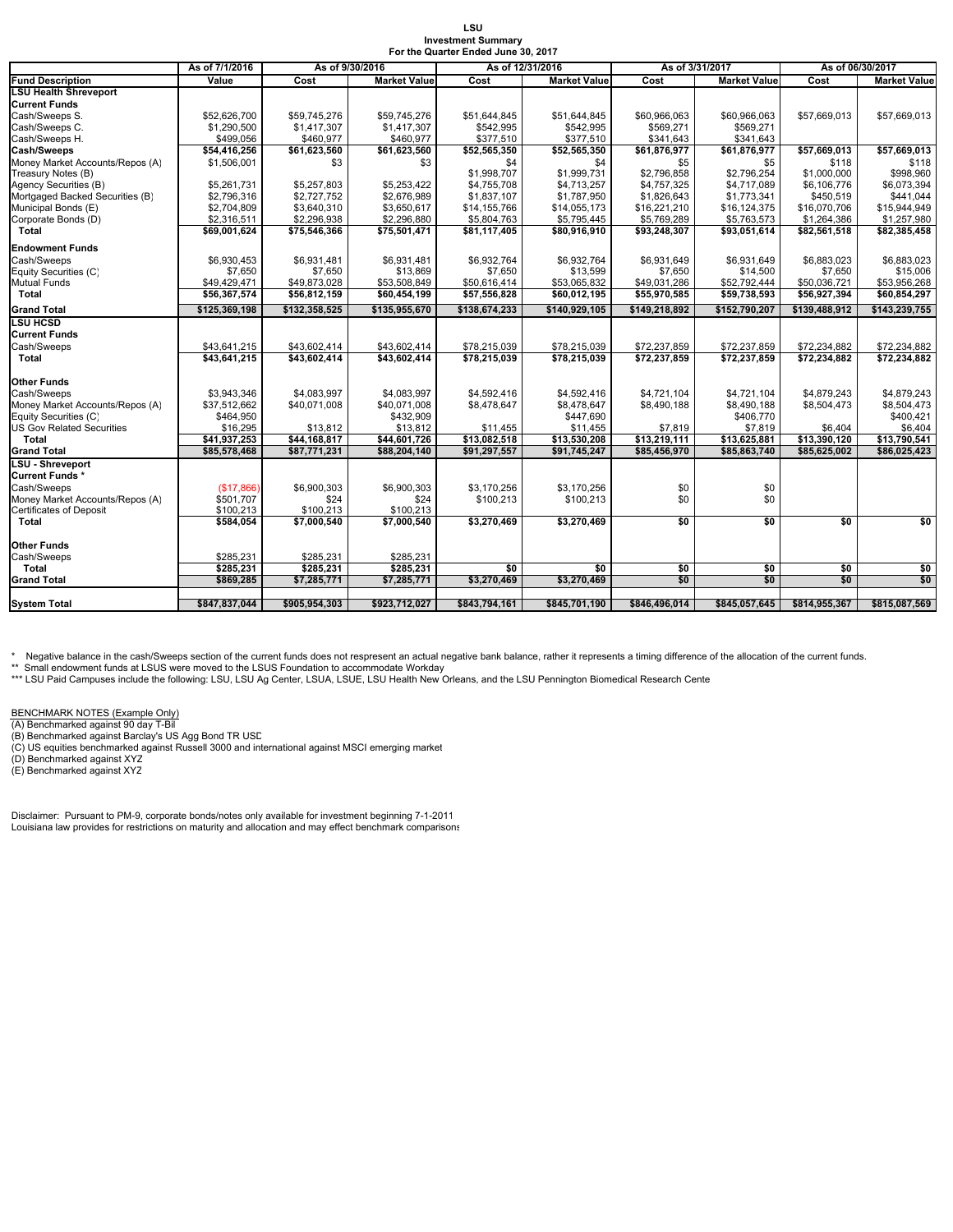

# Investment Management Program Non Endowed Accounts **Realized Yield**

As of 6/30/2017

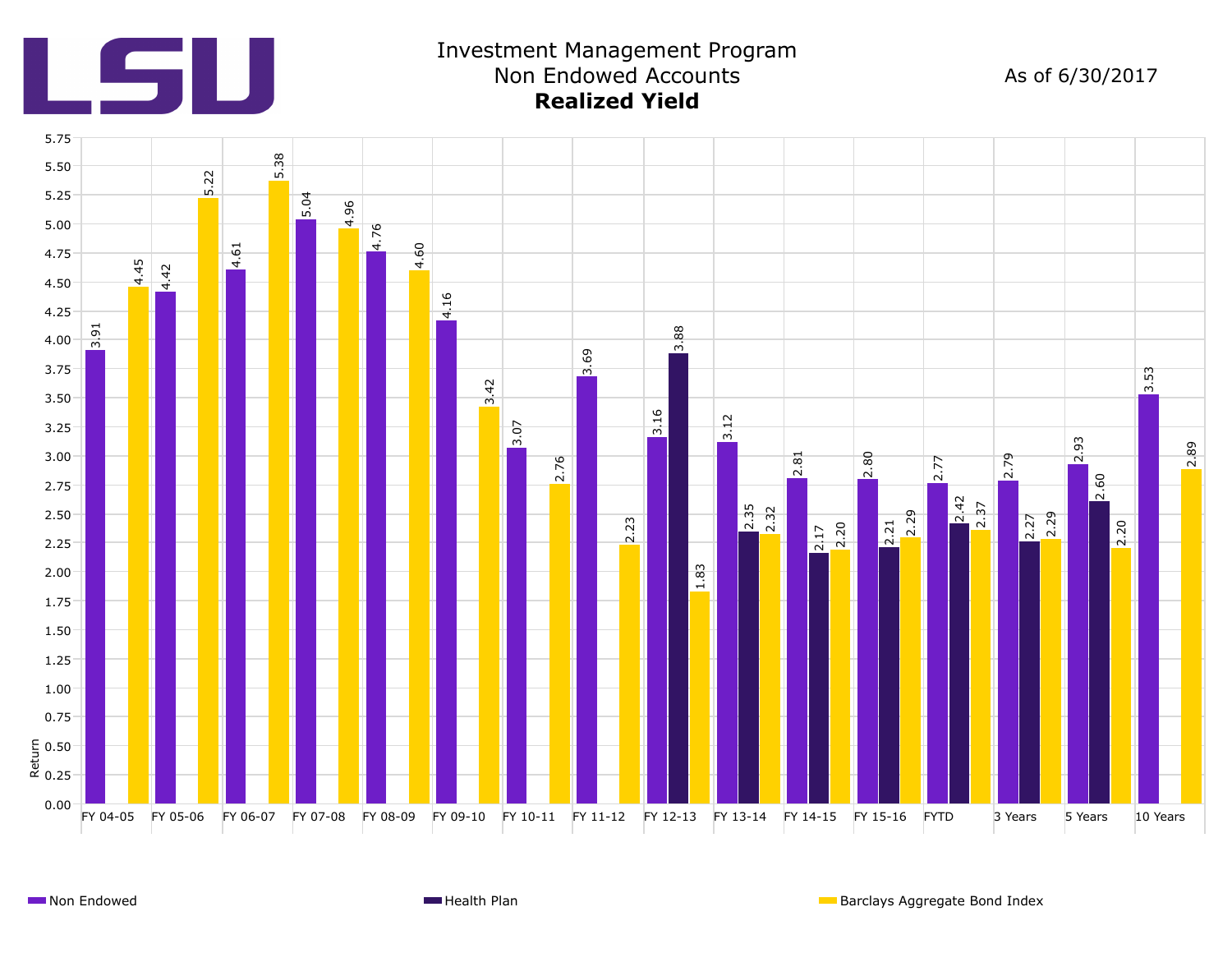

# Investment Management Program Non Endowed Accounts **Total Return**

As of 6/30/2017

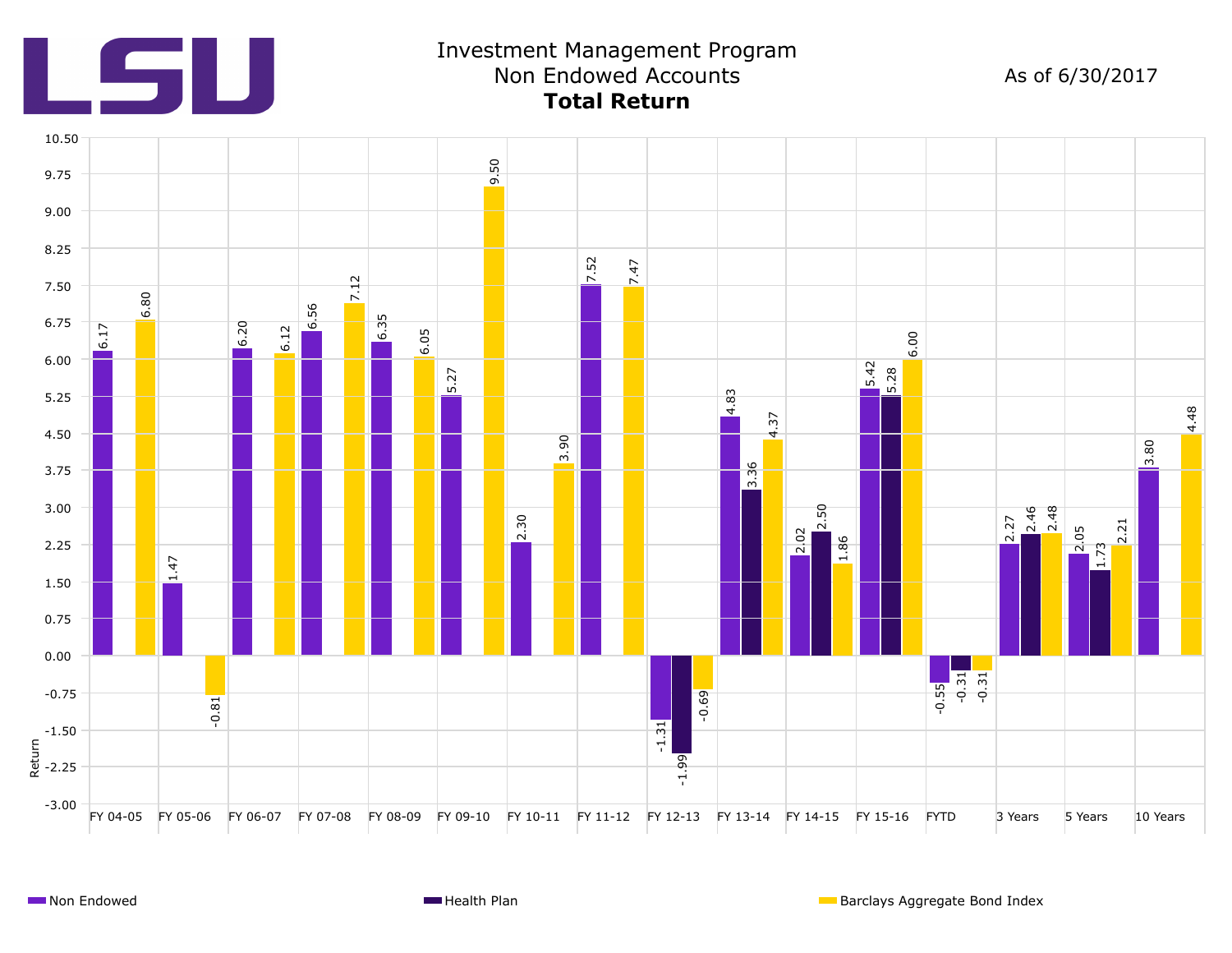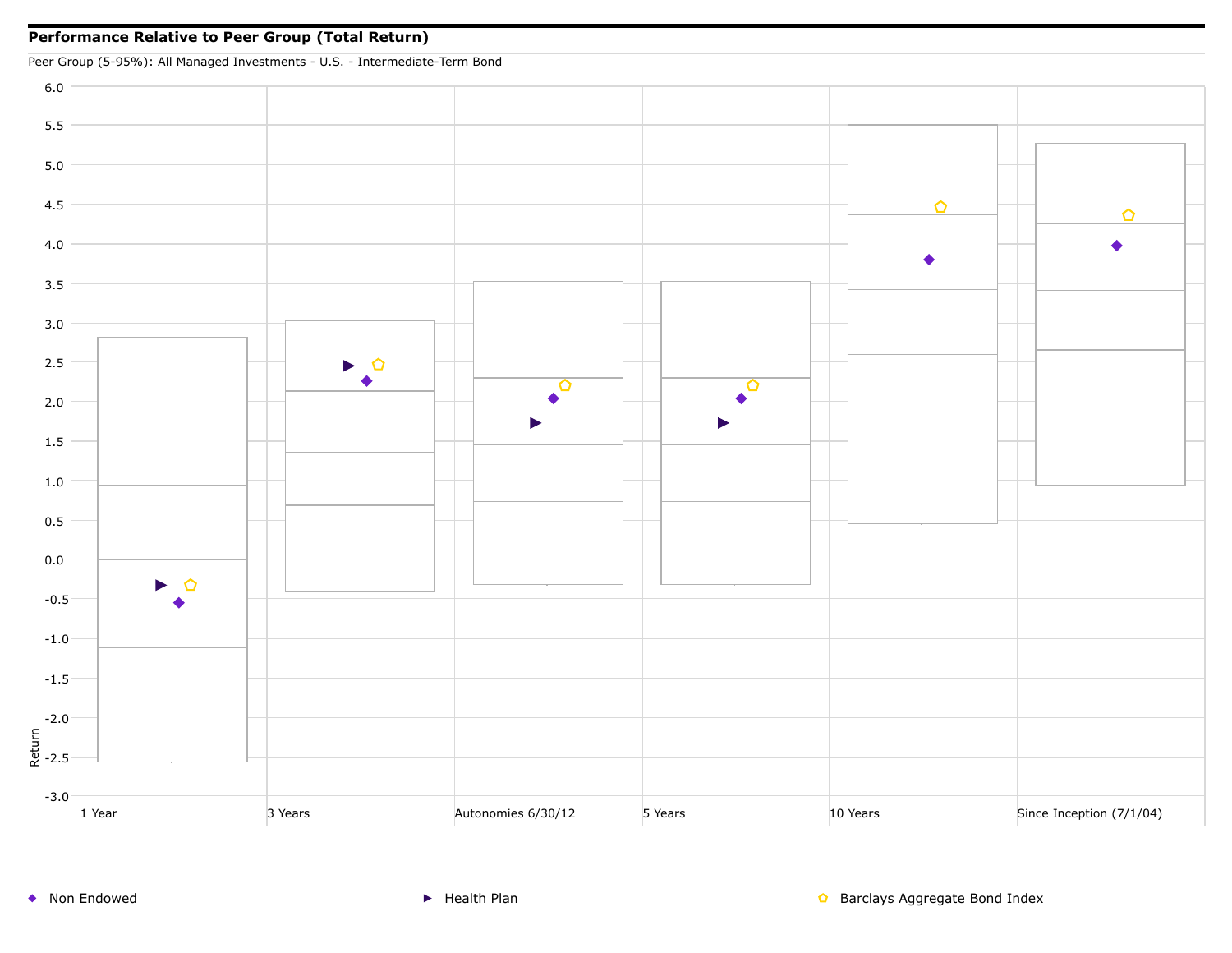

### Investment Management Program Endowed Accounts **Realized Yield**

As of 6/30/2017



Endowment **Endowed Benchmark** Communication Communication Communication Communication Communication Communication Communication Communication Communication Communication Communication Communication Communication Communicat